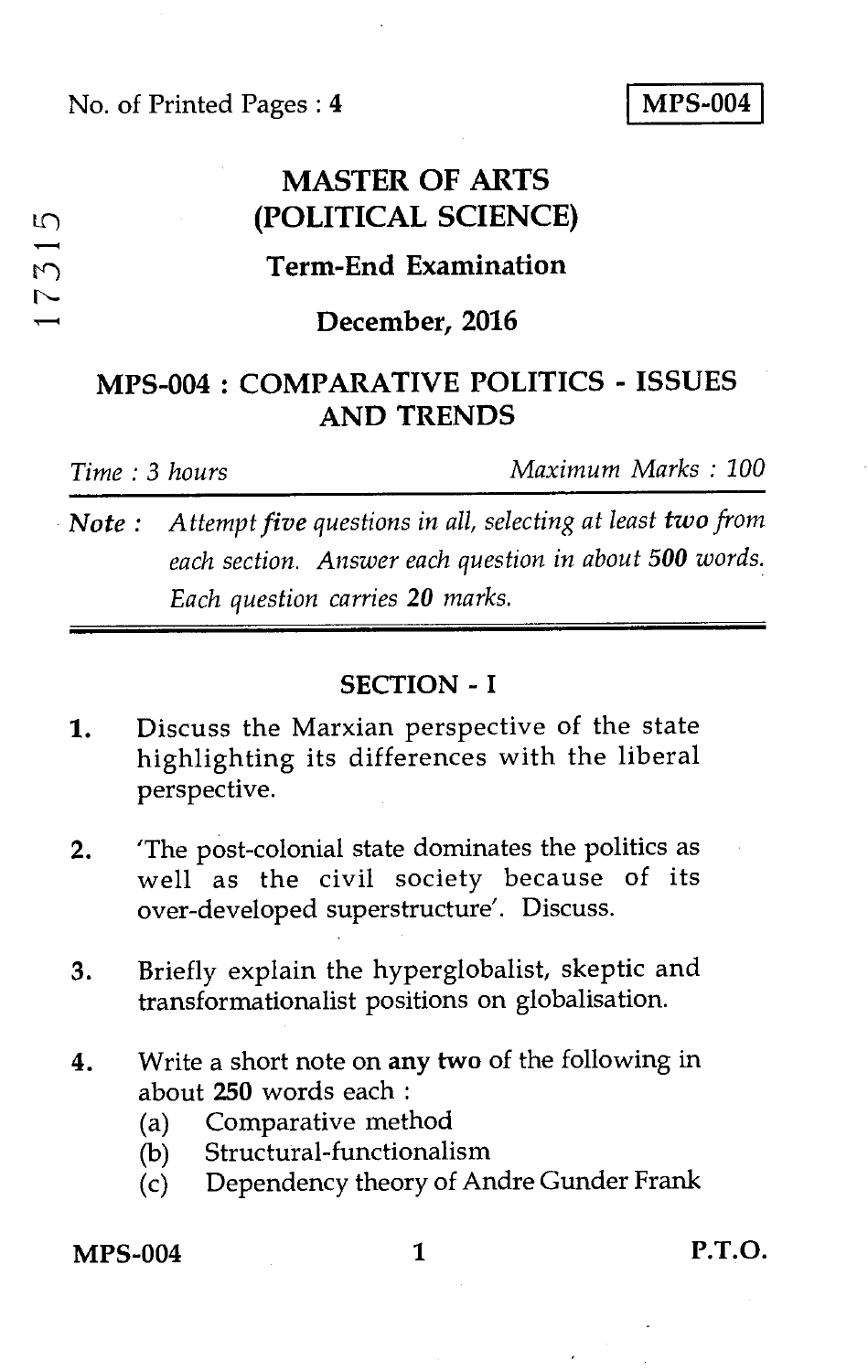#### **SECTION - II**

- **5.** MNCs perpetuate under-development. Discuss.
- **6.** Write a short note on **any two** of the following in about **250** words each :
	- (a) The concept of self-determination.
	- (b) Marxist approach to nationalism.
	- (c) Role of religion in anti-colonial struggles.
- 7. Critically examine multiculturalism as a means to accommodate ethnic minorities.
- **8.** Examine the current thinking on human development.
- **9.** Briefly describe the dominant feminist perspectives on women and development.
- **10.** Examine the key issues in the environment and development debate.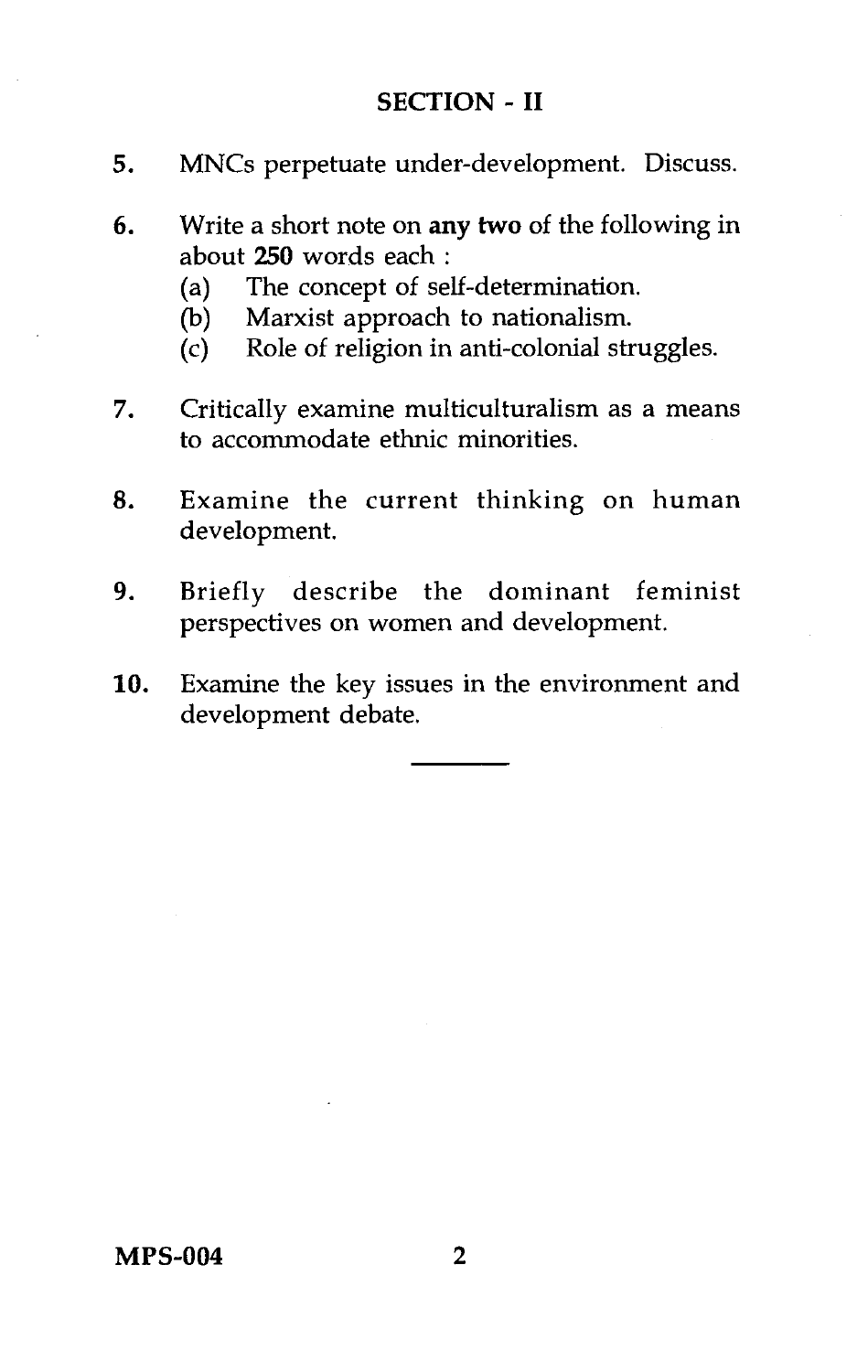एम.पी.एस.-004

# स्नातकोत्तर उपाधि कार्यक्रम (राजनीति शास्त्र) सत्रांत परीक्षा दिसम्बर. 2016

एम.पी.एस.-004 : तुलनात्मक राजनीति - मुद्दे और प्रवृत्तियाँ

समय : 3 घण्टे

अधिकतम अंक : 100

नोट : कुल पाँच प्रश्नों के उत्तर दीजिए , प्रत्येक भाग में से कम-से-कम **दो** प्रश्नों का चयन कीजिए। प्रत्येक प्रश्न का उत्तर लगभग 500 शब्दों में दीजिए। प्रत्येक प्रश्न के 20 अंक हैं।

#### भाग $-1$

- राज्य के मार्क्सवादी परिप्रेक्ष्य की चर्चा कीजिए और इसके उदार 1. परिप्रेक्ष्य के साथ अन्तर बताइए।
- 'औपनिवेशिक काल के बाद राज्य राजनीतिक तथा नागरिक  $2.$ समाज पर शासन चलाता है क्योंकि इसकी अधिरचना अत्यधिक विकसित हो गई है।' चर्चा कीजिए।
- भूमण्डलीकरण पर भूमण्डलवादी (hyperglobalist) संशयवादी  $3.$ और परिवर्तनवादी स्थिति को संक्षेप में स्पष्ट कीजिए।
- निम्नलिखित में से किन्हीं दो पर लगभग 250 शब्दों (प्रत्येक) 4. में संक्षिप्त टिप्पणी लिखिए:
	- $(a)$ तुलनात्मक पद्धति (method)
	- संरचनात्मक-कार्यात्मकवाद  $(b)$
	- एंड्रे गुंडर फ्रेंक का निर्भरता सिद्धांत  $(c)$

#### **MPS-004**